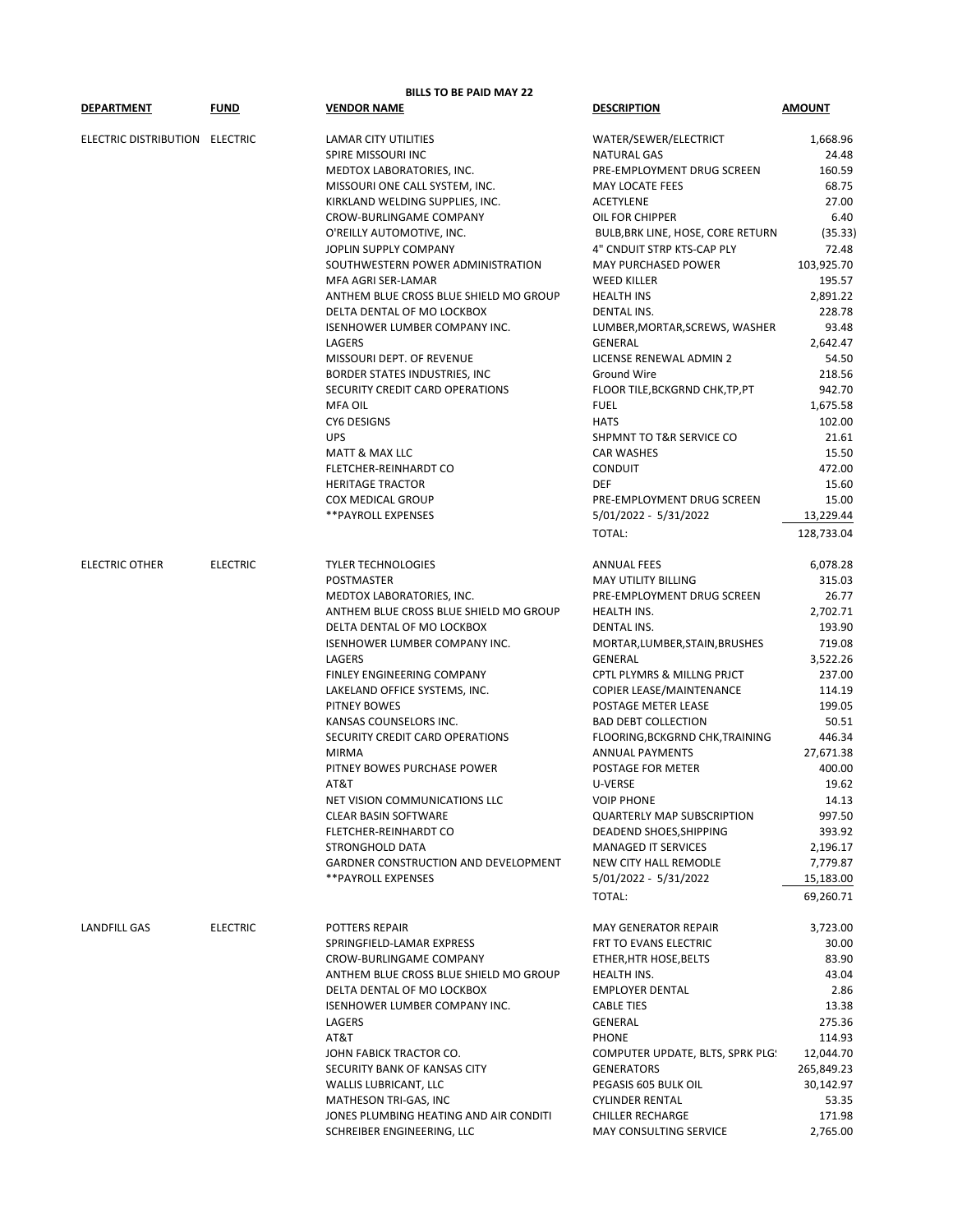|                               |             | <b>ALLIED WASTE</b>                    | MAY METHANE USAGE                   | 21,612.00  |
|-------------------------------|-------------|----------------------------------------|-------------------------------------|------------|
|                               |             | <b>ARVEST BANK</b>                     | <b>GENERATORS</b>                   | 27,193.20  |
|                               |             | <b>MIRMA</b>                           | <b>ANNUAL PAYMENTS</b>              | 12,577.90  |
|                               |             | <b>MARTIN ENERGY GROUP</b>             | LNR/BEARNG/GSKTS/PSTN KIT           | 6,270.35   |
|                               |             | <b>RED BALL OXYGEN</b>                 | <b>SPEC GAS MIX</b>                 | 29.60      |
|                               |             | GFL ENVIRONMENTAL SERVICES USA, INC.   | USED OIL PICK UP                    | 771.02     |
|                               |             | ** PAYROLL EXPENSES                    | 5/01/2022 - 5/31/2022               | 234.94     |
|                               |             |                                        | TOTAL:                              | 384,002.71 |
|                               |             |                                        |                                     |            |
| <b>WATER PLANT</b>            | WATER/SEWER | <b>LAMAR CITY UTILITIES</b>            | WATER/SEWER/ELECTRICT               | 4,661.54   |
|                               |             | MISSOURI DEPT. OF NATURAL RESOURCES    | <b>EXAM FEES STRICKLAND</b>         | 45.00      |
|                               |             | O'REILLY AUTOMOTIVE, INC.              | OIL                                 | 5.79       |
|                               |             | ANTHEM BLUE CROSS BLUE SHIELD MO GROUP | <b>HEALTH INS</b>                   | 2,267.38   |
|                               |             | DELTA DENTAL OF MO LOCKBOX             | <b>DENTAL INS.</b>                  | 166.38     |
|                               |             | ISENHOWER LUMBER COMPANY INC.          | ANCHR SHCKLS/GRB HK/FLP DS          | 66.76      |
|                               |             | LAGERS                                 | <b>GENERAL</b>                      | 1,902.54   |
|                               |             | JEFFRIES PLUMBING, HEATING & AIR CONDI | <b>BACK FLOW DEVICE TESTING</b>     | 75.00      |
|                               |             | SECURITY CREDIT CARD OPERATIONS        | MOWER TIRES, TP, TLT CLNR, AIR FRSH | 453.38     |
|                               |             | BRENNTAG MID-SOUTH, INC.               | AC-100, SODA ASH                    | 9,444.30   |
|                               |             | <b>MFA OIL</b>                         | <b>FUEL</b>                         | 225.52     |
|                               |             | <b>CY6 DESIGNS</b>                     | <b>HATS</b>                         | 102.00     |
|                               |             | JOHN DEERE FINANCIAL                   | WEED KILLER, BLEACH                 | 71.96      |
|                               |             | NET VISION COMMUNICATIONS LLC          | <b>VOIP PHONEVOIP</b>               | 14.13      |
|                               |             | MUNICIPAL H2O                          | EPA COMPLIANCE SERVICE              | 350.00     |
|                               |             | HAWKINS, INC.                          | <b>CHLORINE CYLINDER</b>            | 20.00      |
|                               |             | ALLGEIER, MARTIN & ASSOCIATES, INC.    | #4 NEW WELL PROJECT                 | 3,489.56   |
|                               |             | KLM ENGINEERING, INC                   | WATER TOWER MAINT                   | 3,500.00   |
|                               |             | ** PAYROLL EXPENSES                    | 5/01/2022 - 5/31/2022               | 8,429.30   |
|                               |             |                                        |                                     |            |
|                               |             |                                        | TOTAL:                              | 35,290.54  |
| <b>WATER DISTRIBUTION</b>     | WATER/SEWER | LAMAR CITY UTILITIES                   | WATER/SEWER/ELECTRICT               | 519.23     |
|                               |             | <b>TYLER TECHNOLOGIES</b>              | SOFTWARE FOR WATER METERS           | 250.00     |
|                               |             | MISSOURI DEPT. OF NATURAL RESOURCES    | TESTING FEE HITES/LOVEALL/TODD      | 135.00     |
|                               |             | <b>AT&amp;T MOBILITY</b>               | <b>FIRST NET</b>                    | 41.24      |
|                               |             | CORE & MAIN LP                         |                                     | 91.37      |
|                               |             |                                        | FIRE HYDRANT                        |            |
|                               |             | SPIRE MISSOURI INC                     | <b>NATURAL GAS</b>                  | 84.00      |
|                               |             | KIRKLAND WELDING SUPPLIES, INC.        | <b>OXYGEN</b>                       | 27.00      |
|                               |             | O'REILLY AUTOMOTIVE, INC.              | DEF, MINI BULB                      | 52.22      |
|                               |             | ANTHEM BLUE CROSS BLUE SHIELD MO GROUP | HELATH INS.                         | 2,002.85   |
|                               |             | DELTA DENTAL OF MO LOCKBOX             | <b>EMPLOYER DENTAL</b>              | 143.31     |
|                               |             | ISENHOWER LUMBER COMPANY INC.          | <b>TOOL REPAIR</b>                  | 185.00     |
|                               |             | LAGERS                                 | GENERAL                             | 1,471.64   |
|                               |             | <b>LAMAR TRUCK &amp; TIRE</b>          | TIRE REPLACEMENT                    | 618.00     |
|                               |             | SCHULTE SUPPLY, INC.                   | 2" meter                            | 6,177.80   |
|                               |             | ATNIP EXPRESS LLC                      | <b>ROCK HAULING</b>                 | 106.18     |
|                               |             | SECURITY CREDIT CARD OPERATIONS        | SOAP/CLNNG WPS/DSI CLASSES          | 363.14     |
|                               |             | <b>MFA OIL</b>                         | <b>FUEL</b>                         | 1,141.98   |
|                               |             | CY6 DESIGNS                            | <b>HATS</b>                         | 102.00     |
|                               |             | <b>GEARHEADS</b>                       | #62 - PCM RPLCMNT/PRGRM             | 930.32     |
|                               |             | BLUE SPRINGS WINWATER WORKS CO         | <b>COUPLINGS</b>                    | 195.60     |
|                               |             | **PAYROLL EXPENSES                     | 5/01/2022 - 5/31/2022               | 7,691.12   |
|                               |             |                                        | TOTAL:                              | 22,329.00  |
|                               |             |                                        |                                     |            |
| WATER/SEWER OTHER WATER/SEWER |             | <b>POSTMASTER</b>                      | MAY UTILITY BILLING                 | 315.03     |
|                               |             | MEDTOX LABORATORIES, INC.              | PRE-EMPLOYMENT DRUG SCREEN          | 26.76      |
|                               |             | ANTHEM BLUE CROSS BLUE SHIELD MO GROUP | <b>HEALTH INS.</b>                  | 1,538.23   |
|                               |             | DELTA DENTAL OF MO LOCKBOX             | <b>DENTAL INS.</b>                  | 111.98     |
|                               |             | LAGERS                                 | <b>GENERAL</b>                      | 2,328.58   |
|                               |             | LAKELAND OFFICE SYSTEMS, INC.          | COPIER LEASE/MAINTENANCE            | 114.19     |
|                               |             | PITNEY BOWES                           | POSTAGE METER LEASE                 | 199.05     |
|                               |             | SECURITY CREDIT CARD OPERATIONS        | PRE-EMPLOYMENT BACKGROUND           | 7.50       |
|                               |             | <b>MIRMA</b>                           | <b>ANNUAL PAYMENTS</b>              | 27,671.38  |
|                               |             | PITNEY BOWES PURCHASE POWER            | POSTAGE FOR METER                   | 400.00     |
|                               |             | AT&T                                   | U-VERSE                             | 19.61      |
|                               |             | NET VISION COMMUNICATIONS LLC          | <b>VOIP PHONE</b>                   | 14.13      |
|                               |             |                                        |                                     |            |
|                               |             | STRONGHOLD DATA                        | <b>MANAGED IT SERVICES</b>          | 2,196.17   |
|                               |             | ** PAYROLL EXPENSES                    | 5/01/2022 - 5/31/2022               | 10,074.73  |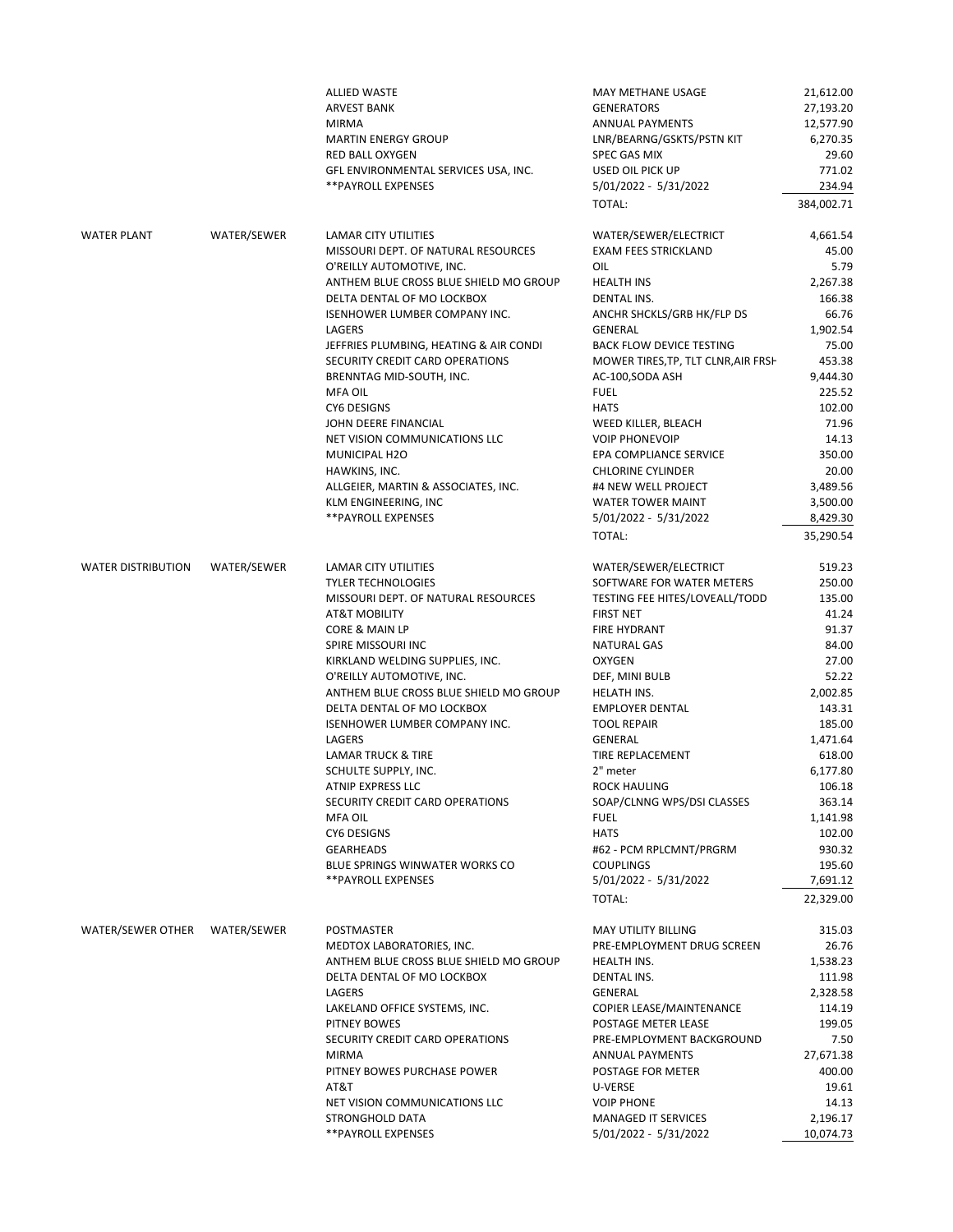|                     |                |                                        | TOTAL:                            | 45,017.34             |
|---------------------|----------------|----------------------------------------|-----------------------------------|-----------------------|
| <b>SEWER</b>        | WATER/SEWER    | <b>LAMAR CITY UTILITIES</b>            | WATER/SEWER/ELECTRICT             | 6,831.99              |
|                     |                | <b>AT&amp;T MOBILITY</b>               | <b>FIRST NET</b>                  | 206.20                |
|                     |                | PACE ANALYTICAL SERVICES, INC.         | <b>TESTING</b>                    | 594.00                |
|                     |                |                                        |                                   |                       |
|                     |                | O'REILLY AUTOMOTIVE, INC.              | <b>BRAKE CLEANER</b>              | 35.88                 |
|                     |                | ANTHEM BLUE CROSS BLUE SHIELD MO GROUP | HEALTH INS.                       | 1,344.19              |
|                     |                | DELTA DENTAL OF MO LOCKBOX             | <b>DENTAL INS.</b>                | 99.10                 |
|                     |                | <b>LAGERS</b>                          | <b>GENERAL</b>                    | 925.86                |
|                     |                | ENVIROLINE CO., INC.                   | L/S PUMP                          | 5,247.41              |
|                     |                | SECURITY CREDIT CARD OPERATIONS        | NITRILE GLOVES LG                 | 72.20                 |
|                     |                | JOHN DEERE FINANCIAL                   | WEED KILLER/DYE                   | 169.97                |
|                     |                |                                        |                                   |                       |
|                     |                | ** PAYROLL EXPENSES                    | 5/01/2022 - 5/31/2022<br>TOTAL:   | 5,116.37<br>20,643.17 |
|                     |                |                                        |                                   |                       |
| SANITATION          | SANITATION     | PRARIEVIEW LANDFILL                    | <b>GATE FEES</b>                  | 8,930.07              |
|                     |                | <b>LAMAR CITY UTILITIES</b>            | WATER/SEWER/ELECTRICT             | 50.27                 |
|                     |                | SPIRE MISSOURI INC                     | <b>NATURAL GAS</b>                | 24.48                 |
|                     |                | CROW-BURLINGAME COMPANY                | HALOGEN BULBS/WIRING HARNESS      | 23.74                 |
|                     |                | BARTON COUNTY ELECTRIC COOPERATIVE, IN | <b>MAY UTILITIES</b>              | 70.49                 |
|                     |                | ANTHEM BLUE CROSS BLUE SHIELD MO GROUP | HEALTH INS.                       | 3,061.96              |
|                     |                |                                        |                                   |                       |
|                     |                | DELTA DENTAL OF MO LOCKBOX             | <b>DENTAL INS.</b>                | 222.34                |
|                     |                | LAGERS                                 | <b>GENERAL</b>                    | 2,751.85              |
|                     |                | <b>LAMAR TRUCK &amp; TIRE</b>          | #19 - TIRE REPLACMENT             | 443.00                |
|                     |                | LAMAR TRAVEL PLAZA                     | <b>DEF</b>                        | 70.60                 |
|                     |                | SECURITY CREDIT CARD OPERATIONS        | <b>GATORADE POWDER</b>            | 4.99                  |
|                     |                | <b>MIRMA</b>                           | <b>ANNUAL PAYMENTS</b>            | 17,609.06             |
|                     |                | <b>MFA OIL</b>                         | <b>FUEL</b>                       | 2,477.97              |
|                     |                |                                        |                                   |                       |
|                     |                | <b>**PAYROLL EXPENSES</b>              | 5/01/2022 - 5/31/2022             | 12,566.10             |
|                     |                |                                        | TOTAL:                            | 48,306.92             |
| <b>GENERAL CITY</b> | <b>GENERAL</b> | <b>MORRISON PRINTING</b>               | BUS CRDS, NAME PLT, 2x10 I        | 78.00                 |
|                     |                | <b>LAMAR CITY UTILITIES</b>            | WATER/SEWER/ELECTRICT             | 1,317.92              |
|                     |                |                                        |                                   |                       |
|                     |                | LAMAR DEMOCRAT                         | PROGRESS RPT/ZONING ADV           | 156.40                |
|                     |                | <b>MOCCFOA</b>                         | MOCCFOA DUES                      | 40.00                 |
|                     |                | SPIRE MISSOURI INC                     | <b>NATURAL GAS</b>                | 228.81                |
|                     |                | <b>REPUBLIC SERVICES (Gate Fees)</b>   | DOUBLE PAYMENT IN APPRIL-REIMB    | 109,301.25            |
|                     |                | <b>QUILL CORPORATION</b>               | <b>COPY PAPER</b>                 | 69.98                 |
|                     |                | ANTHEM BLUE CROSS BLUE SHIELD MO GROUP | HEALTH INS.                       | 420.12                |
|                     |                | DELTA DENTAL OF MO LOCKBOX             | <b>DENTAL INS.</b>                | 33.34                 |
|                     |                |                                        |                                   |                       |
|                     |                | LAGERS                                 | <b>GENERAL</b>                    | 5,000.42              |
|                     |                | SECURITY CREDIT CARD OPERATIONS        | FLOOR TILE, VACUUM, WTR FLTR, FLW | 1,384.03              |
|                     |                | <b>MIRMA</b>                           | <b>ANNUAL PAYMENTS</b>            | 40,249.28             |
|                     |                | AT&T                                   | <b>U-VERSE</b>                    | 19.62                 |
|                     |                | NET VISION COMMUNICATIONS LLC          | INTERNET SERVICE, VOIP            | 213.09                |
|                     |                | <b>SANDRA PHIPPS</b>                   | REIMBURSE FOR ADMIN LUNCH         | 25.22                 |
|                     |                | <b>APRILS CLEANING</b>                 | APR/MAY JANITORIAL SERVICES       | 600.00                |
|                     |                |                                        |                                   |                       |
|                     |                | <b>**PAYROLL EXPENSES</b>              | 5/01/2022 - 5/31/2022<br>TOTAL:   | 5,270.98<br>55,107.21 |
|                     |                |                                        |                                   |                       |
| <b>POLICE</b>       | <b>GENERAL</b> | <b>MORRISON PRINTING</b>               | <b>BUSINESS CARDS</b>             | 49.00                 |
|                     |                | <b>LAMAR CITY UTILITIES</b>            | WATER/SEWER/ELECTRICT             | 1,081.98              |
|                     |                |                                        |                                   |                       |
|                     |                | <b>WALMART COMMUNITY</b>               | USB HUB, BINDER                   | 38.90                 |
|                     |                | <b>AT&amp;T MOBILITY</b>               | <b>FIRST NET</b>                  | 989.76                |
|                     |                | MEDTOX LABORATORIES, INC.              | PRE-EMPLOYMENT DRUG SCREEN        | 53.53                 |
|                     |                | <b>CROW-BURLINGAME COMPANY</b>         | <b>HUMVEE BATTERIES</b>           | 563.54                |
|                     |                | O'REILLY AUTOMOTIVE, INC.              | WIPER BLADES, BULB                | 51.49                 |
|                     |                | ANTHEM BLUE CROSS BLUE SHIELD MO GROUP | <b>HEALTH INS</b>                 | 10,847.50             |
|                     |                | DELTA DENTAL OF MO LOCKBOX             | <b>DENTAL INS.</b>                | 1,014.70              |
|                     |                |                                        |                                   |                       |
|                     |                | <b>LAGERS</b>                          | <b>POLICE</b>                     | 6,424.05              |
|                     |                | LAKELAND OFFICE SYSTEMS, INC.          | COPIER LEASE/MAINTENANCE          | 79.09                 |
|                     |                | MISSOURI POLICE CHIEFS ASSOCIATION     | MO POLICE CHIEF CONF-SHAW         | 350.00                |
|                     |                | <b>CRITTERS AND PALS</b>               | RABIES / EUTHANASIA               | 39.50                 |
|                     |                | SECURITY CREDIT CARD OPERATIONS        | MO PLC CHFS CONF/CERT LETTERS     | 1,293.44              |
|                     |                | <b>MIRMA</b>                           | ANNUAL PAYMENTS                   | 30,186.96             |
|                     |                | NET VISION COMMUNICATIONS LLC          |                                   |                       |
|                     |                |                                        | INTERNET SERVICE, VOIP            | 261.36                |
|                     |                | MATT & MAX LLC                         | <b>CAR WASHES</b>                 | 8.00                  |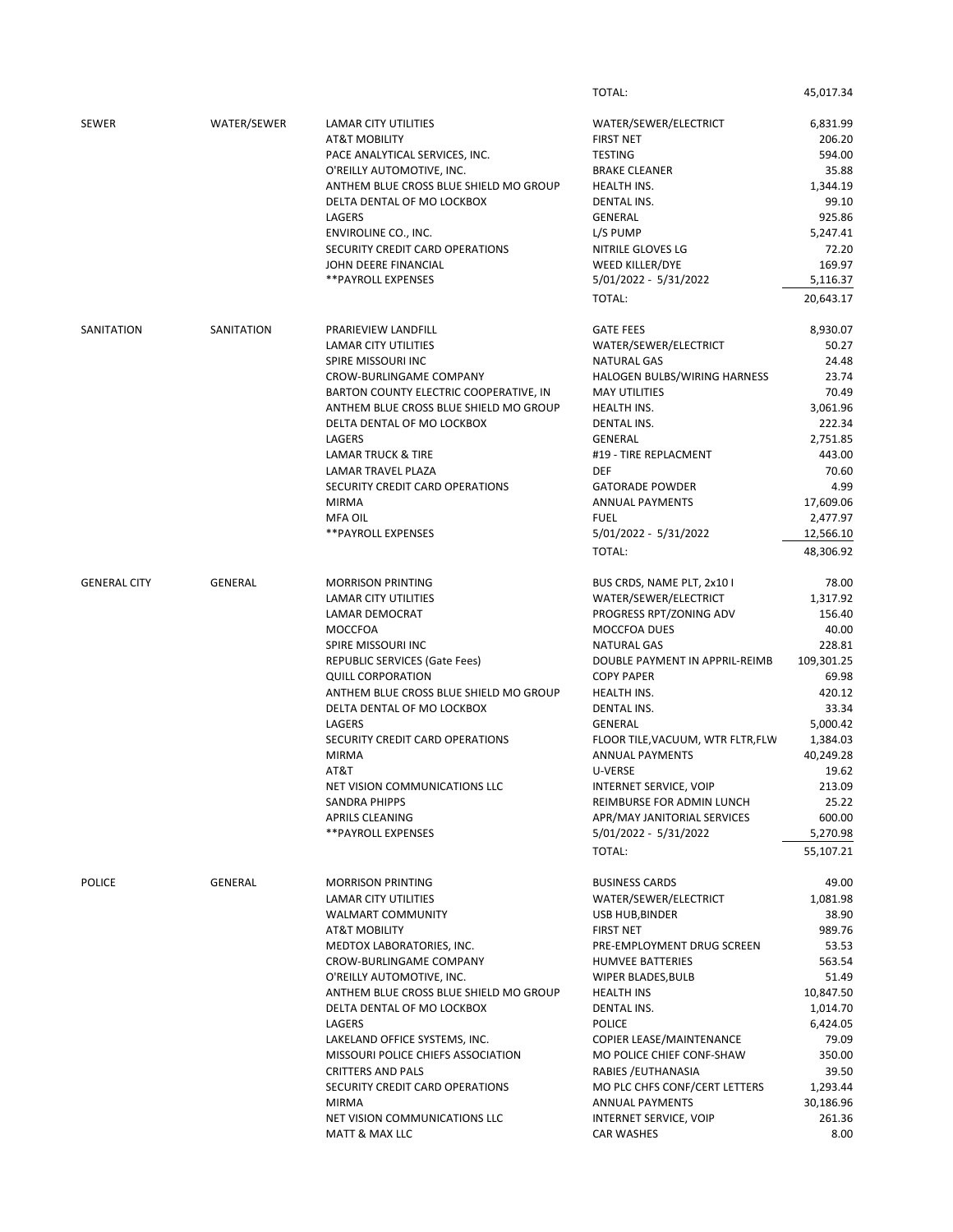|                           |                | NATIONAL BAND & TAG COMPANY            | DOG AND CAT TAGS                | 179.95             |
|---------------------------|----------------|----------------------------------------|---------------------------------|--------------------|
|                           |                | <b>SCOTT BROWN</b>                     | FISH WITH A COP                 | 197.79             |
|                           |                | <b>EMBASSY EMBROIDERY LLC</b>          | Shirt embroidery                | 151.00             |
|                           |                | <b>WEX BANK</b>                        | <b>FUEL</b>                     | 3,034.17           |
|                           |                | <b>APRILS CLEANING</b>                 | APR/MAY JANITORIAL SERVICES     | 600.00             |
|                           |                |                                        |                                 |                    |
|                           |                | LAMAR DEMOCRAT                         | ANNUAL NEWSPAPER SUBSCRIPT      | 48.00              |
|                           |                | STRONGHOLD DATA                        | <b>MANAGED IT SERVICES</b>      | 2,196.16           |
|                           |                | ** PAYROLL EXPENSES                    | 5/01/2022 - 5/31/2022           | 46,229.15          |
|                           |                |                                        | TOTAL:                          | 105,969.02         |
| <b>FIRE</b>               | <b>GENERAL</b> | DAVIS INSURANCE AGENCY                 | AD&D/DISABILITY RENEWAL         | 2,027.00           |
|                           |                | <b>LAMAR CITY UTILITIES</b>            | WATER/SEWER/ELECTRICT           | 469.29             |
|                           |                | AIRE-MASTER OF AMERICA, INC.           | <b>DEODORIZER SERVICE</b>       | 7.44               |
|                           |                | <b>AT&amp;T MOBILITY</b>               | <b>FIRST NET</b>                | 87.38              |
|                           |                |                                        |                                 |                    |
|                           |                | CORE & MAIN LP                         | FIRE HYDRANT                    | 3,000.00           |
|                           |                | SPIRE MISSOURI INC                     | <b>NATURAL GAS</b>              | 69.99              |
|                           |                | CROW-BURLINGAME COMPANY                | ANTI-FREEZE                     | 61.99              |
|                           |                | VAN DE MARK TOOL & MACHINE             | #55-METAL FOR BRUSH GUARD       | 297.00             |
|                           |                | ANTHEM BLUE CROSS BLUE SHIELD MO GROUP | <b>HEALTH INS.</b>              | 1,739.78           |
|                           |                | DELTA DENTAL OF MO LOCKBOX             | <b>EMPLOYER DENTAL</b>          | 156.35             |
|                           |                | ISENHOWER LUMBER COMPANY INC.          | ROPE, VINYL TAPE                | 33.00              |
|                           |                | LAGERS                                 | <b>FIRE</b>                     | 1,234.95           |
|                           |                | AT&T                                   |                                 |                    |
|                           |                |                                        | FD LANDLINE                     | 104.10             |
|                           |                | FIRE MASTER FIRE EQUIPMENT, INC.       | O-RINGS, SHIP/DELIVERY          | 34.80              |
|                           |                | UNITED COMMUNICATIONS CORP.            | PAGER, CASE, BELT CLIP, BATTERY | 904.81             |
|                           |                | SECURITY CREDIT CARD OPERATIONS        | BLEACH/TP/ADVIL/DETERGENT       | 39.81              |
|                           |                | <b>MIRMA</b>                           | <b>ANNUAL PAYMENTS</b>          | 20,124.64          |
|                           |                | MFA OIL                                | <b>FUEL</b>                     | 96.08              |
|                           |                | NET VISION COMMUNICATIONS LLC          | <b>VOIP PHONE</b>               | 35.60              |
|                           |                | <b>COX MEDICAL GROUP</b>               | PRE-EMPLOYMENT DRUG SCREEN      | 15.00              |
|                           |                | <b>ALTERNATE FORCE</b>                 | <b>RESCUE MANNEQUIN</b>         | 1,713.95           |
|                           |                |                                        |                                 |                    |
|                           |                | SUPER 8 LAMAR                          | FLOODING POSITIONING            | 61.99              |
|                           |                | ** PAYROLL EXPENSES                    | 5/01/2022 - 5/31/2022           | 10,134.53          |
|                           |                |                                        | TOTAL:                          | 42,449.48          |
| <b>BUILDING INSPECTOR</b> | <b>GENERAL</b> | ANTHEM BLUE CROSS BLUE SHIELD MO GROUP | <b>HEALTH INS.</b>              | 562.38             |
|                           |                | DELTA DENTAL OF MO LOCKBOX             | <b>EMPLOYER DENTAL</b>          | 35.86              |
|                           |                | ISENHOWER LUMBER COMPANY INC.          | NITRILE GLOVES                  | 6.78               |
|                           |                | LAGERS                                 | <b>GENERAL</b>                  | 760.66             |
|                           |                | SECURITY CREDIT CARD OPERATIONS        | MO ASSOC BLDNG CD CONF-BUZ      | 389.28             |
|                           |                |                                        |                                 |                    |
|                           |                | **PAYROLL EXPENSES                     | 5/01/2022 - 5/31/2022           | 3,307.20           |
|                           |                |                                        | TOTAL:                          | 5,062.16           |
| <b>AIRPORT</b>            | <b>GENERAL</b> | CONSOLIDATED PUBLIC WATER SUPPLY       | <b>MAY UTILITIES</b>            | 235.58             |
|                           |                | BARTON COUNTY ELECTRIC COOPERATIVE, IN | <b>MAY UTILITIES</b>            | 393.70             |
|                           |                | ANTHEM BLUE CROSS BLUE SHIELD MO GROUP | HEALTH INS.                     | 99.73              |
|                           |                | DELTA DENTAL OF MO LOCKBOX             | DENTAL INS.                     | 7.62               |
|                           |                | LAGERS                                 | GENERAL                         | 46.23              |
|                           |                | <b>MIRMA</b>                           | <b>ANNUAL PAYMENTS</b>          | 5,031.16           |
|                           |                |                                        |                                 |                    |
|                           |                | **PAYROLL EXPENSES                     | 5/01/2022 - 5/31/2022<br>TOTAL: | 392.34<br>6,206.36 |
|                           |                |                                        |                                 |                    |
| <b>STREET</b>             | <b>GENERAL</b> | <b>LAMAR CITY UTILITIES</b>            | WATER/SEWER/ELECTRICT           | 352.36             |
|                           |                | SPIRE MISSOURI INC                     | <b>NATURAL GAS</b>              | 51.70              |
|                           |                | CROW-BURLINGAME COMPANY                | HOSE REPAIR, SILICONE           | 20.71              |
|                           |                | O'REILLY AUTOMOTIVE, INC.              | FREON, BEARINGS, HOSE, OIL      | 209.92             |
|                           |                | MFA AGRI SER-LAMAR                     | CROP OIL FOR WEED KILLER        | 24.94              |
|                           |                | ANTHEM BLUE CROSS BLUE SHIELD MO GROUP | HEALTH INS.                     | 4,217.69           |
|                           |                | DELTA DENTAL OF MO LOCKBOX             | <b>DENTAL INS.</b>              | 330.13             |
|                           |                | ISENHOWER LUMBER COMPANY INC.          | CLMP/BLL VLV/MP CNNCTR/ADP      | 84.28              |
|                           |                |                                        |                                 |                    |
|                           |                | LAGERS                                 | <b>GENERAL</b>                  | 3,296.74           |
|                           |                | JEFFRIES PLUMBING, HEATING & AIR CONDI | <b>BACK FLOW DEVICE TESTING</b> | 75.00              |
|                           |                | <b>LAMAR TRUCK &amp; TIRE</b>          | #29 - 11.R-22.5 TIRES           | 1,308.00           |
|                           |                | LAMAR TRAVEL PLAZA                     | <b>DEF</b>                      | 34.43              |
|                           |                | ATNIP EXPRESS LLC                      | <b>ROCK HAULING</b>             | 430.24             |
|                           |                | SECURITY CREDIT CARD OPERATIONS        | MRKNG PNT/INK CRTRDG/TP/BT      | 173.91             |
|                           |                | <b>MIRMA</b>                           | <b>ANNUAL PAYMENTS</b>          | 25,155.80          |
|                           |                |                                        |                                 |                    |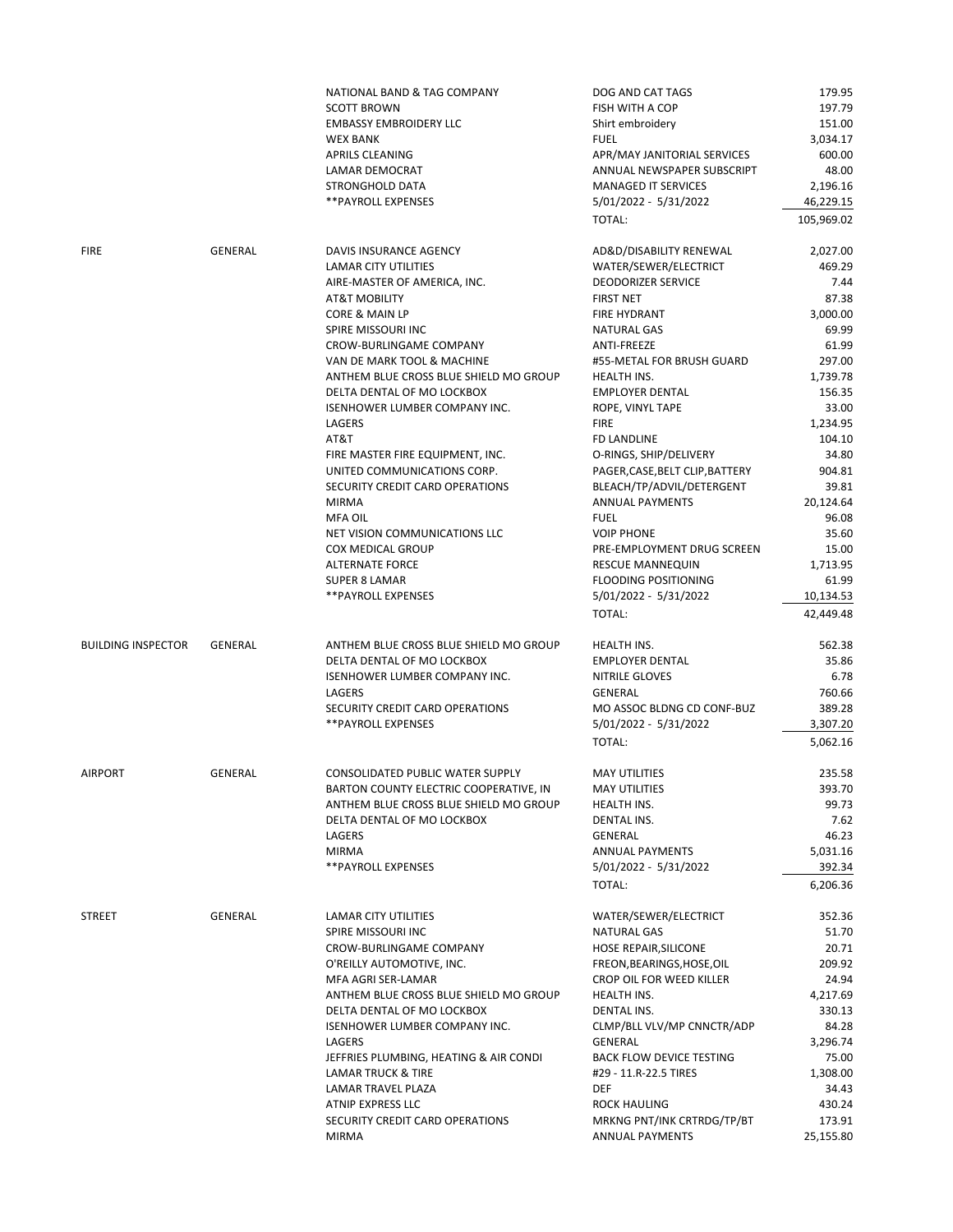|                                                  |             | <b>MFA OIL</b><br><b>CY6 DESIGNS</b><br>JOHN DEERE FINANCIAL<br>NET VISION COMMUNICATIONS LLC<br><b>HERITAGE TRACTOR</b><br>REDNECK WELDING & FABRICATION<br>**PAYROLL EXPENSES                                                                                                                                                                                                                                                       | <b>FUEL</b><br><b>HATS</b><br>CTFF WHLS/ GRS/HOSE/HOSE C<br><b>VOIP PHONE</b><br><b>BEARING 370FLAIL MOWER</b><br>WELDING WIRE FOR WELDER<br>5/01/2022 - 5/31/2022<br>TOTAL:                                                                                                                                                                                                                                               | 4,378.71<br>102.00<br>95.04<br>14.13<br>128.63<br>150.00<br>13,519.02<br>54,153.38                                                                                                   |
|--------------------------------------------------|-------------|---------------------------------------------------------------------------------------------------------------------------------------------------------------------------------------------------------------------------------------------------------------------------------------------------------------------------------------------------------------------------------------------------------------------------------------|----------------------------------------------------------------------------------------------------------------------------------------------------------------------------------------------------------------------------------------------------------------------------------------------------------------------------------------------------------------------------------------------------------------------------|--------------------------------------------------------------------------------------------------------------------------------------------------------------------------------------|
| <b>MEMORIAL HALL</b>                             | MEMORIAL    | LAMAR CITY UTILITIES<br>AIRE-MASTER OF AMERICA, INC.<br>SPIRE MISSOURI INC<br>ANTHEM BLUE CROSS BLUE SHIELD MO GROUP<br>DELTA DENTAL OF MO LOCKBOX<br>LAGERS<br>HENRY KRAFT, INC.<br><b>MIRMA</b><br><b>**PAYROLL EXPENSES</b>                                                                                                                                                                                                        | WATER/SEWER/ELECTRICT<br><b>DEODORIZER SERVICE</b><br><b>NATURAL GAS</b><br><b>HEALTH INS.</b><br><b>EMPLOYER DENTAL</b><br><b>FIRE</b><br>TP/PPT/TRSH BGS/HAND CLNR<br><b>ANNUAL PAYMENTS</b><br>5/01/2022 - 5/31/2022<br>TOTAL:                                                                                                                                                                                          | 1,045.43<br>44.66<br>39.95<br>436.86<br>39.43<br>279.89<br>326.43<br>2,515.58<br>2,061.69<br>6,789.92                                                                                |
| <b>PARK</b>                                      | <b>PARK</b> | <b>LAMAR CITY UTILITIES</b><br>MEDTOX LABORATORIES, INC.<br>BUZZARD, LISA<br>TALBOTT, BILL<br>BASLEE, JOY<br><b>BRUBAKER, GEORGETTE</b><br>ANTHEM BLUE CROSS BLUE SHIELD MO GROUP<br>DELTA DENTAL OF MO LOCKBOX<br>LAGERS<br>SOUTHWEST WASTE SERVICES, LLC<br>SECURITY CREDIT CARD OPERATIONS<br><b>MIRMA</b><br><b>MFA OIL</b><br>JOHN DEERE FINANCIAL<br><b>HERITAGE TRACTOR</b><br><b>COX MEDICAL GROUP</b><br>** PAYROLL EXPENSES | WATER/SEWER/ELECTRICT<br>PRE-EMPLOYMENT DRUG SCREEN<br><b>DEPOSIT REFUND</b><br><b>DEPOSIT REFUND</b><br><b>DEPOSIT REFUND</b><br><b>DEPOSIT REFUND</b><br>HEALTH INS.<br>DENTAL INS.<br><b>GENERAL</b><br>PORTABLE TOILETS<br>SPEED BUMPS, PICNIC ADS<br><b>ANNUAL PAYMENTS</b><br><b>FUEL</b><br>SPRAY PAINT/SANDPAPER/EXT<br>MOWER REPAIR, OIL, FILTER<br>PRE-EMPLOYMENT DRUG SCREEN<br>5/01/2022 - 5/31/2022<br>TOTAL: | 2,741.27<br>267.65<br>25.00<br>25.00<br>25.00<br>25.00<br>710.88<br>35.86<br>502.32<br>211.75<br>85.89<br>5,031.16<br>1,434.18<br>121.92<br>257.91<br>15.00<br>2,914.22<br>14,430.01 |
| THIEBAUD AUDITORIUM PARK<br><b>SWIMMING POOL</b> | <b>PARK</b> | <b>LAMAR CITY UTILITIES</b><br>SPIRE MISSOURI INC<br>SPRINGFIELD JANITOR SUPPLY, INC.<br>ISENHOWER LUMBER COMPANY INC.<br>JEFFRIES PLUMBING, HEATING & AIR CONDI<br>SECURITY CREDIT CARD OPERATIONS<br>POLODNA, LAURA<br><b>MIRMA</b><br>VANDERHOOFVEN PIANO SERVICE, LLC<br><b>**PAYROLL EXPENSES</b><br><b>LAMAR CITY UTILITIES</b>                                                                                                 | WATER/SEWER/ELECTRICT<br><b>NATURAL GAS</b><br><b>WHITE TRASH BAGS</b><br><b>BULBS</b><br><b>BACK FLOW DEVICE TESTING</b><br><b>BATTERIES</b><br><b>DEPOSIT REFUND</b><br><b>ANNUAL PAYMENTS</b><br>PIANO TUNING<br>5/01/2022 - 5/31/2022<br>TOTAL:<br>WATER/SEWER/ELECTRICT                                                                                                                                               | 1,755.18<br>66.98<br>51.76<br>9.98<br>75.00<br>12.00<br>50.00<br>7,546.74<br>135.00<br>1,170.76<br>10,823.40<br>555.16                                                               |
|                                                  |             | SPIRE MISSOURI INC<br>DELTA DENTAL OF MO LOCKBOX<br><b>MIRMA</b>                                                                                                                                                                                                                                                                                                                                                                      | <b>NATURAL GAS</b><br>R GARDNER ADJ<br><b>ANNUAL PAYMENTS</b><br>TOTAL:                                                                                                                                                                                                                                                                                                                                                    | 280.46<br>35.86<br>12,577.90<br>13,449.38                                                                                                                                            |
| LAKE                                             | <b>PARK</b> | CONSOLIDATED PUBLIC WATER SUPPLY<br>ANTHEM BLUE CROSS BLUE SHIELD MO GROUP<br>DELTA DENTAL OF MO LOCKBOX<br>ISENHOWER LUMBER COMPANY INC.<br><b>LAGERS</b><br>SECURITY CREDIT CARD OPERATIONS<br><b>MIRMA</b><br><b>MFA OIL</b><br>JOHN DEERE FINANCIAL                                                                                                                                                                               | <b>MAY UTILITIES</b><br><b>HEALTH</b><br><b>DENTAL INS.</b><br>NUTS, BOLTS, SCREWS, LUMBE<br>LAKE<br><b>BATTERIES</b><br><b>ANNUAL PAYMENTS</b><br><b>FUEL</b><br>SAWZALL BLADES, CUTOFF WHE                                                                                                                                                                                                                               | 71.22<br>557.10<br>35.86<br>30.79<br>537.21<br>11.99<br>5,031.16<br>156.32<br>28.96                                                                                                  |